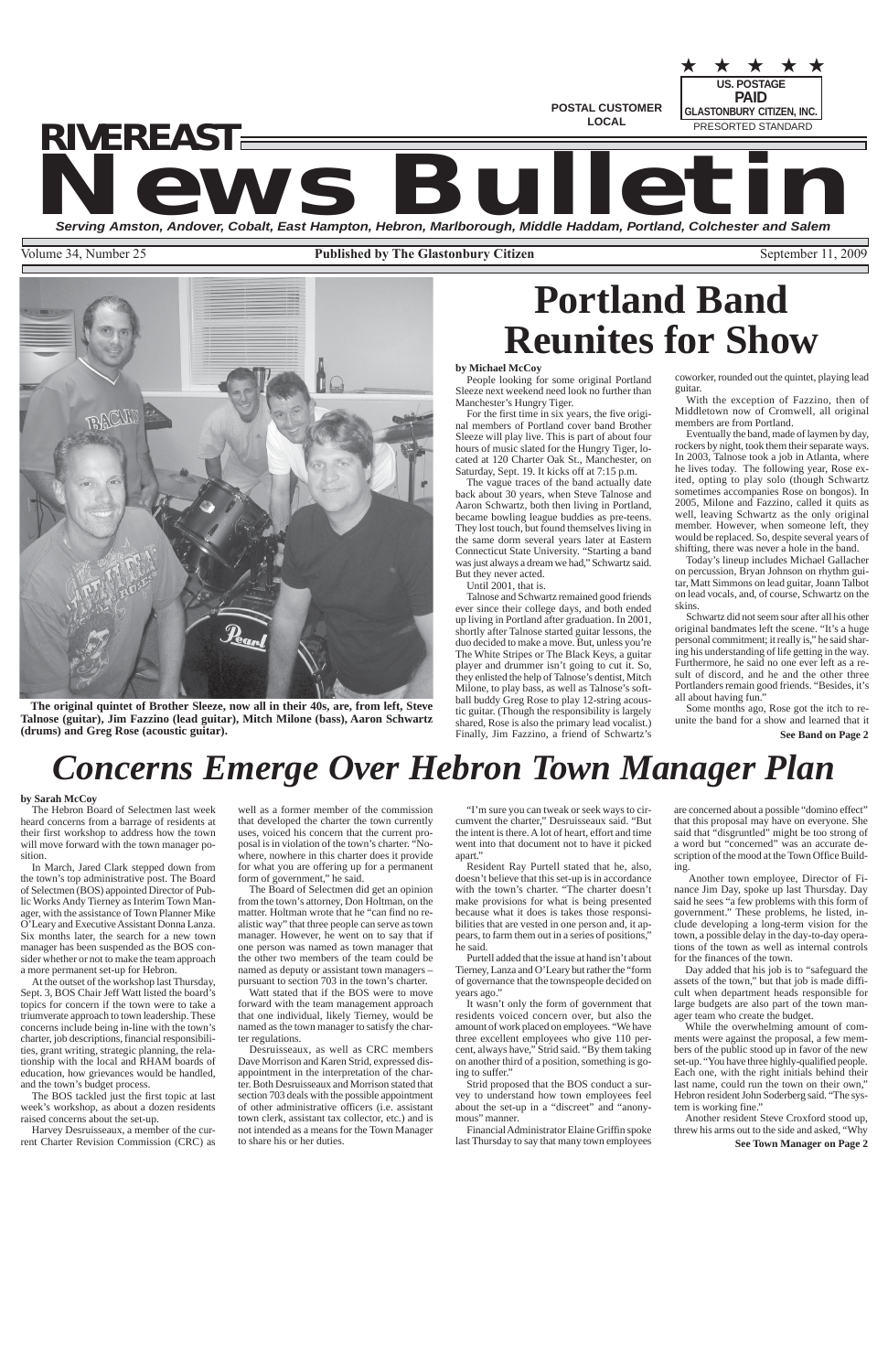#### **Band cont. from Front Page Town Plan cont. from Front Page**

would you not want them? All I'll been hearing is what a great job these three have been doing. Why not keep it going?"

Throughout the meeting the members of the BOS reiterated that no decision on the matter has been made. Watt did say that he hopes the board can make a decision in October and proceed from there.

Prior to suspending the search for a single town manager, the BOS had received over 70 applications for the position, which a search committee had narrowed down to 10-15 qualified candidates. Members of the BOS stated on Thursday that many of these candidates were from out of state or didn't have a strong knowl-

just so happened Talnose would be in the area this month on business. That was obviously the most rigid scheduling issue, but coordinating a viable night between about 15 people (the Sleeze members and the other acts playing at the Hungry Tiger) is no easy task. Eventually, the Sept. 19 date was set.

Schwartz also seemed upbeat about Saturday night's location. "The Hungry Tiger over the years has always been a great venue," he said, estimating they have played the spot four times previously.

So far, the entire original lineup has only practiced together since, about a month ago, when Talnose was in town. The rest of the band has practices several times since.

The night begins at 7:15 p.m., with an acoustic show featuring just Rose and Talnose. The rest of the night is sort of a stroll through pop music. The original members of Brother Sleeze will play next, sticking to classic rock from acts like Credence Clearwater Revival and Steve Miller Band. Next up is The Factor, featuring Greg Rose, which will stick to '80s music. Then, Rose will end his stage time with Rosie, composed of Rose and his two sons, who will primarily play '90s alternative rock.

Somewhere around 10 p.m., the current Brother Sleeze lineup will close out the night, playing a little of everything from the 60s to the present.

Cover charge is \$7.

edge of Hebron. "We have three people who know the town really well," Watt said last Thursday. "They understand not only what the town needs but what the Board of Selectmen needs and what the town employees need to make it all work."

Watt stated that it was a recognition of how well the interim set-up has worked that led the BOS to consider the team approach on a more permanent basis.

The selectmen have not yet scheduled their next workshop date. However, they will hold a regularly scheduled meeting on Thursday, Sept. 17, at 7:30 p.m. in the Town Office Building, 15 Gilead St.

# **East Hampton Residents Approve Water Source Acquisition**

#### **by Michael McCoy**

If East Hampton is thinking of one thing right now, it's water. If you don't believe that, ask the nearly 400 people who turned out to Wednesday night's town meeting.

All three resolutions before the voters passed Wednesday – this included, most notably, the acquisition of a water source, which passed by a margin of more than 3-1.

But that's not to say the meeting was without controversy.

Shortly after the meeting started, someone stood up to ask moderator Red McKinney why the town was pursuing a water system in this fashion. (The propriety of spending money on the source and what it suggests about a full water system has consistently been a bone of contention within the Town Council.) McKinney replied that Wednesday's vote was "about a water source, not a water system,"

McKinney said.

McKinney also added, "We all have roots here, some short, some long," and commissioned all present to be respectful of everyone else.

He then welcomed comments, but said, "Please don't ask mechanical questions about a water system that is not even designed yet."

Town Council Chair Melissa Engel made the motion to have all votes for the rest of the meeting be made by standing affirmation (where residents stand to vote, while four tellers come around to count). Despite a suggestion by resident Mary Ann Dostaler that secret paper ballots be used instead, the citizens present voted 264-114 for the voting method. (Standing affirmation was used for the vote on standing affirmation, since the "ayes" and "nays" were too close for McKinney to call.)

The first resolution, read by council member Thom Cordeiro, concerned spending \$9,225 for a drainage easement for Flanders Road improvements. As the "ayes" rose, McKinney got consensus from the room that the positive votes were overwhelming enough to forego the count.

Next, Engel read the resolution for the Greer

#### water.

Ed Jackowitz, owner of American Distilling, said he's been in town for 35 years, and over that time his wells have deteriorated. He said his business has spent hundreds of thousands of dollars on water treatment. Jackowitz figured that if the resolution were rejected, Portland would waste no time making an offer. "I think Father Doherty could sell them tomorrow for double the price." (Doherty is the founding trustee of St. Clements.)

Town Council member Scott Minnick said, "I feel for the people that need a water system – not want, but need." But, he said, "I don't think East Hampton should be in the water business." To this end, he figured the town "has already spoken." (In 2007, a water system was rejected at referendum by a vote of 1,997- 1,463.) According to Minnick, the council

members in favor of pursuing the water system were effectively saying, "We don't want to take 'no' for an answer, because we *really* want this system."

Burt once again called for McKinney to move the question, which he did. The resolution passed 268-79.

The water source has "been a lot of work for a lot of people for a lot of years," Town Manager Jeff O'Keefe said. He said though stimulus money is drying up, the town would begin looking for other state and federal funding sources for a future water system. "We really do have a debt of gratitude to Father Doherty and St. Clements."

Tuttle, the councilman most directly involved in this pursuit for the past couple of years, said he felt "this is a real win for the town." When asked after the meeting if he was confident of an affirmative vote, he said, "I felt so strongly about it, I must admit, I had some anxiety.' Tuttle said he was happy with the turnout and pleased that a "vocal minority" did not result in the resolutions' rejection.

That minority seems to refer to, among others, Chatham Party council members Scott

property vote, which involved the purchase of 10.3 acres behind Cobalt Market, for the purpose of building a water treatment plant. This component came to \$220,000.

Immediately after Engel's reading of the resolution, Cordeiro said, "All we're trying to do is prepare for the future of East Hampton." He called the expenditures analogous to saving for a child's college tuition. "You don't know if that kid's going to go to college," he said, but figured most parents try to put money away nonetheless.

"We would fall short, greatly short, if we said 'no' tonight," said Planning and Zoning Commission Vice Chairman Rowland Rux, explaining that it would deny their children the opportunity to vote on a water system in the future.

At this point, resident Chris Burt asked McKinney to "move the question." After a convincing amount of "ayes" concurred, McKinney did, and the resolution passed 270-113.

The final, and largest resolution, read by Town Council member John Tuttle involved spending \$790,500 to secure a permanent easement at 49 Oakum Dock Rd. The 4.57 acres, owned by St. Clements Marina, would provide the sought-after water source that would give the town over 900,000 gallons a day.

"This is a rock solid, fundamental acquisition for us; it's a slam dunk," Tuttle said after reading the resolution. "Twenty years from now we're gonna look back at this night and say we're all geniuses."

Burt then said again, "I say we move the question." To this, citizen and vocal opponent of the purchase John Hines turned around and, yelled, "You move out the door."

McKinney opted to let comment continue. Paul Peszynski said the evening reminded him of a Norman Rockwell painting, and said there was a rejected water system vote in 1965, which involved 90 percent state funding. He said, he voted for it, but it failed. Peszynski said, "I would hate to see our kids and grandkids sitting here 45 years from now" still trying to get

Minnick and Sue Weintraub. "Tonight, clearly, this was staged," Minnick said after the vote, figuring Burt's calls to move the question were purposefully made to extinguish opposition comment. (Indeed, both times the call was granted Chatham Party members were in line to speak next.) The council members in favor of the acquisition "knew they had the votes," he added. "This town meeting catered to the people who already have the greater voice in town."

"It's not about health and public safety," Minnick said, instead proposing that the water system is an attempt to court development.

Similarly, Weintraub after the meeting repeated the old adage that town meetings are apt to pass, and referenda are prone to failure. "The government has failed the people on this," she said, identifying her major concerns as overtaxation and unchecked development. Conversely, Engel said after the vote, "This is a victory for our good friend Bob Heidel." Heidel spent decades working toward a water system in town even up to his death this past July. "He'd be very happy today," she added. Heidel's widow, Audrey, was present and had more than enough hugs to go around for many town officials. It seems only John Hanson rivals Heidel in time spent on pursuing water in East Hampton. After the meeting, Hanson, quick-witted though slow to theatrics, said, "After 40 years, our work came to an agreement with the townspeople.*"* He compared the pursuit of a water system to building a house, starting with a footing, then a foundation, then the structure itself. "We now have a footing for the water system," he said. McKinney, no stranger to serving as moderator, said after the meeting that the impassioned tone of the evening was conformist with past town meetings. However, he remained cool, calling the event, "just people expressing their views," and added, "Everybody behaved themselves."

### **MacDonald Road in Colchester Purchase Criticized, Restarted**

#### **by Katy Nally**

The process to acquire open land on MacDonald Road was completely restarted at last week's meeting of the Board of Selectmen (BOS), because First Selectman Linda Hodge did not follow the proper procedure for purchasing the land back in June.

At a special town meeting on June 30, Hodge announced the purchase of the 31-acre parcel without getting the consent of the Board of Finance (BOF) and the Planning and Zoning Commission (PZC). This violates an ordinance that was passed in 2003, which outlines how open space land should be purchased.

According to the ordinance, the first step is a recommendation from the conservation commission for a parcel of land to be used for "open space." Then the BOS approves the recommendation and forwards it to the PZC and the BOF. Then a final action is taken by the selectmen.

at the ordinances. He said she "just doesn't want to follow procedures." But Hodge said she did not intentionally go around the finance board. BOF members "forget that I've only been here a year and a half," she said. "They assume that I know things. I've never bought land before, so I asked the lawyer and I read the town charter and I checked with a variety of informed people." Hodge said she asked Chief Financial Officer Maggie Cosgrove if there was enough money in the two accounts to purchase the land. She admitted, however, that she did not outright ask Cosgrove if she was allowed to purchase it.

According to e-mails from June sent between the selectmen and the BOF, selectman Rosemary Coyle and Hayn asked Hodge if she planned on presenting the purchase to the BOF,

and Hodge replied that it wasn't necessary because the funds were in accounts already earmarked for land purchases. But Hayn said Hodge was just trying to cut out the board of finance, so that she could "get this approved fast."

Hayn said after "his own investigation" he noticed the steps for buying this land were not followed. On Aug. 31 he notified the selectmen and Cosgrove via e-mail, and the process was restarted as a result. Hodge said Wednesday she was "kind of surprised that he brought it up two months" after the June 30 town meeting.

The proposed purchase has been re-recommended by the Conservation Commission and has been forwarded by the BOS to the PZC and the BOF for approval, Hodge said.

Hodge planned on purchasing the 31 acres for \$182,500, with \$140,000 coming from the town and \$42,500 from the Colchester Land Trust. The \$140,000 came from two accounts designated for land purchases: the open space account and the land acquisition account. She said she checked the town charter and followed the protocol for purchasing land, which states that a special town meeting must be held and residents must be notified. "Frankly it didn't dawn on any of us to check the ordinances," she said.

A notice for the special town meeting was published in the *Norwich Bulletin* on June 23 and the meeting was held the following week on June 30. The selectmen approved the purchase of the land, according to the minutes.

Bruce Hayn, chairman of the BOF, said Hodge needs to "do her homework" and look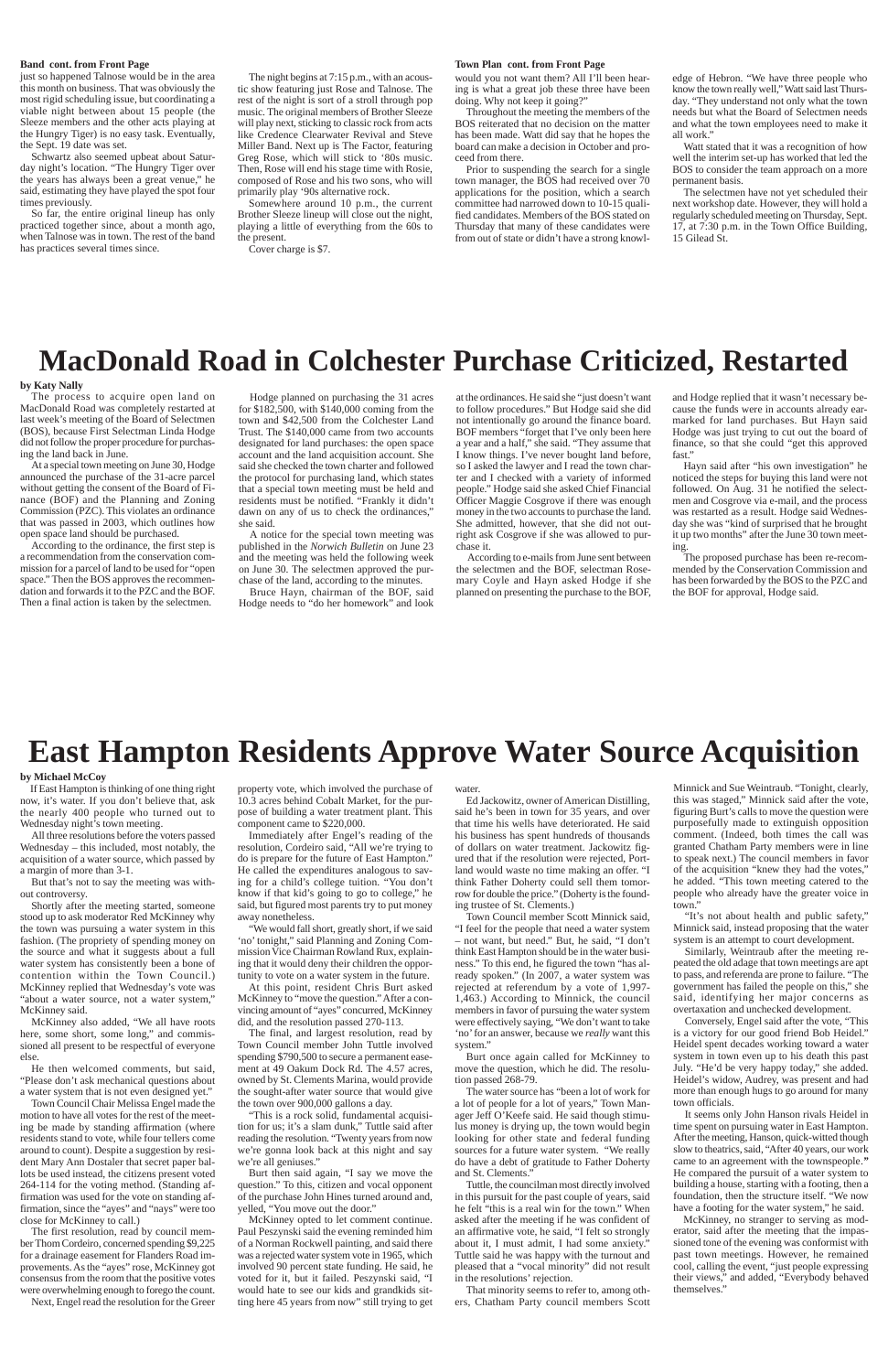# **Time Again for Brownstone Festival in Portland**

brownies, with water and soda to drink. Among those flipping burgers will be Brownstone Quorum president Jim Tripp.

All the food is supplied by Tri-Town at a low cost to the quorum.

At 4 p.m., the Meshomasic Hiking Club will host a hike, and will also be on hand for the afternoon promoting their Cans for Land program. The club collects cans, exchanges them for money, and uses the money to buy small private parcels in the Meshomasic Forest as they become available.

In addition, the Cub Scouts will run old-fashioned games, and jack-of-all-trades Dave Kuzminski, along with students from his Connecticut Valley School of Music and Dance, will provide the afternoon's live soundtrack.

Other riverfront booths will include the Pumpkin Growers Association, senior readers, Brownstone Arts and the Middletown Power Squadron, who will be teaching boat safety, appropriate since Dilworth said she was confident the land would be home to a boat launch before long.

During the day, the Brownstone Exploration and Discovery Park (now in its fourth year) will host demonstrations and competitions.

Festival events spread throughout the town Saturday include tours of historic Trinity

#### **by Michael McCoy**

Residents will come together this weekend, as Portland holds its fifth annual Brownstone Festival.

Since its inception in 2005, the festival has always been held in conjunction with Family Day, put together by Youth Services since 1997. The whole day will officially run from 9 a.m. to 6 p.m.

The day's events span much of the town, but the meat of the Brownstone Festival takes place at the Portland Quarrylands, otherwise known as the town's riverfront park. Festival chairman Jeanne Dilworth said the biggest new addition this year, is the exhibition by Jack Dillon and Bill Barrows, which will showcase artifacts and historical records from the town's quarry heyday. In a similar spirit, the Portland Historical Society will also be at the riverfront this year, as opposed to setting up shop at their Main Street museum.

Another notable addition will be space. The Brownstone Quorum has been busy this last year clearing the property. According to Dilworth, there is now a solid of five cleared acres to be enjoyed by all.

Festivities at the riverfront kick off at 2 p.m. The biggest draw, the free picnic, starts one hour later. Each year, the quorum feeds all festivals attendees at no cost. This year's meal boasts hamburgers, hot dogs, potato chips, salad and

"My hope is that we have a glorious sunny day," said Pont, a blessing Family Day has usually received. But have no fear: rain or shine, the Brownstone Festival will proceed as scheduled.

Church on Main Street, a Crafters' Market at Stor-U-Self, and tag sales by both the Democrats (Waverly Avenue) and the Republicans (the American Legion). Way up Main Street, the Cellar Savers Fire Museum will also be open, and will hand out free fire hats.

So, while activities are more centrally located this year, the day is still somewhat fragmented geographically. To account for this, Jeff Kelsey will once again run hayrides from Brownstone Intermediate School to the park.

As for Family Day, its activities start at 11 a.m. The Portland Senior Center on Waverly Avenue will actually host a breakfast before the event, from 8-10 a.m., and then at 11, the center will host flower shows, as well as free flower arranging classes for kids.

Most of Family Day, however, is stationed on the Town Green in front of the senior center, as well as the adjacent parking lot just off of Main Street. Most enticing to kids will undoubtedly be the face painting, games and inflatables, which run one or two tickets. (Tickets will be on sale at four for a dollar.) In honor of the Portland Volunteer Fire Department's new ladder truck (which will be on display), Youth Services Director Mary Pont, said they decided to make the inflatables correspond. So, the slide will be a fire truck, while the bounce

However, Maneggia did note that while students have shown great success as they reach the later grades at AES, there is room for improvement at the lower grades. "We'd like to see scores at the third- and fourth-grade level higher," he said.

will be a Dalmatian.

Kids should also be on the lookout for Guida's "bovine divine" mascot, the Supercow

The rest of the grounds will include booths and displays from over 30 organizations, like Dr. John Mormile, who will once again hand out bike helmets to children, the Senior Reader Program, Mary Ellen Nocera's Monarch butterfly exhibit, and Double "G" Alpaca Farm. (Though the alpacas will not make it, to the occasion, their wool will.)

In the library, the Friends of the Portland Library will run a book sale.

Pont also is excited about launching the initiative "Don't Sit on Your Asset." Representatives from the Youth Action Council will man a booth, encouraging attendees to fill out a survey. The idea is that, the survey reveals strengths and weaknesses that people can use to find out how to best plug into the community.

A map outlining all activities for both the Brownstone Festival and Family Day is available at www.portlandct.com.

# **Andover CMT Results Bring Mixed News**

#### **by Sarah McCoy**

There's both good news and not-so-good news when it comes to Andover Elementary School's 2009 Connecticut Mastery Test (CMT) results.

The CMTs are administered each spring to students in third through sixth grade for math, reading, writing and, for fifth grade only, science.

> much greater burden on the homeowners. Hughes said both the town and the resident

The good news is that, for the first time in over nine years, the school district met the state goals in every subject at every grade level. Additionally, looking at the scores for cohort to cohort (meaning third grade scores in 2006 compared to those same students in fourth grade in 2007, etc.) to seven of the possible nine areas saw growth.

What isn't so positive is that scores, overall, have gone down in seven of the possible 13 areas. This includes a drop in fourth grade writing scores by over 15 percentage points and fifth grade reading by 11 percentage points.

Districts measure success on the CMTs based on the percentage of students who achieve the state's goal.

In Andover, 75 percent of third grade students met goal in math, 62.5 percent in reading, 69.2 percent in math; 69.8 percent of fourthgraders achieved goal level in math, 76.7 percent in reading and 65.1 percent in writing; 81.6 percent of fifth grade students met the state goal in math, 69.4 percent in reading, 77.6 percent in writing and 61.2 percent in science; 88.9 percent of sixth grade students achieved state goal in math, 86.7 percent in reading and 84.4 percent in writing.

In most cases, these scores are good enough to put AES in the middle of the pack for Educational Reference Group C (ERG-C). These groups are put together by the State Department of Education to allow school officials to compare their scores with towns of similar size and economic make-up. Other towns in ERG-C include Bolton, Ellington, Hebron, Mansfield, Willington and Woodstock.

At Wednesday's Board of Education meeting Superintendent of Schools Andy Maneggia said that the school should really "celebrate"

the fact that state goal was achieved at every level in every subject. "Overall, I think we have a positive picture," he said.

This year, the school district is providing additional reading help for students at the lower grades. This is also the first year that the kindergarten program has been extended to the whole school day. "Hopefully, when these initiatives have been in place a little longer, we will see real progress in our scores," Maneggia said Wednesday.

Andover Elementary School did meet Adequate Yearly Progress (AYP) benchmarks to remain in accordance with the No Child Left Behind (NCLB) Act. In order to meet AYP standards a school district had to demonstrate at least 80 percent of students achieving proficient level on the CMTs.

The CMT test is scored into five categories: below basic, basic, proficient, goal, and advanced. Students in the top three categories are counted toward AYP progress but only those in the top two categories have met state goal.

Next year, in order to achieve AYP school districts will have to show 90 percent of students achieving proficiency. This percentage will continue to rise until 2014 when NCLB states that all students will be proficient in the test areas.

Copies of the Andover CMT results are available from school officials at AES.

# **Marlborough Residents Express Dismay with Sewer Project**

#### **by Katy Nally**

The "final funding phase" for the 7-year-old sewer project was closed Sept. 1, First Selectman Bill Black announced at last week's Board of Selectmen's meeting.

At the Sept. 1 meeting, Black also told residents that the Water Pollution Control Authority (WPCA) has the final say when it comes to the project and a town meeting has no authority to make changes to the plans.

The \$12.02 million project was approved in 2002 through a town referendum. According to a letter that was sent to residents at the time explaining the referendum, all Marlborough residents were going to pay \$77 per year for 20 years, and those inside the sewer district were to pay an additional \$847 per year for 20 years. Town Planner Peter Hughes said the total cost of the project is still \$12.02 million, but the size of the sewer district has decreased by about half because, from 2002 to 2007, "there was a dramatic increase in the cost of construction." He said that, even though the size has decreased, the cost of the project has stayed the same due to "inflation and time." With fewer people to share the total cost, the cost per person has increased. Hughes said residents inside the sewer district will pay anywhere from \$1,200 to \$1,300 per year for 20 years, and those outside will pay about \$150 to \$250 per year for 20 years. This charge does not include the cost of grinding or filling existing septic systems for those living in the district. One week before the selectmen met, residents attended a special WPCA hearing to voice concerns about the project. At the Aug. 27 meeting, Jane Boston of 64 Pettengill Rd. asked why a similar sewer project in Bolton had lower costs per resident than in Marlborough. Dave Wagner (who has since resigned from the WPCA for what Black described as "personal reasons,") said the Marlborough proposal receives 75 percent of the funds from a loan, to be partially paid back by residents, and 25 percent from a grant. Other similar projects receive 90 percent of the funds from a grant and 10 percent from a loan. He said the Marlborough project places a

will repay the loan over a 20-year period. He said the town will repay 60 percent of the loan through "general taxes" and residents will pay 40 percent through their benefit assessments. According to Hughes, the benefit assessment is no more than 10 percent of the difference in the value of a home from before and after the sewer hookup.

Hughes added that towns like East Haddam and Colchester have anywhere from 2,000 to 3,200 homes and businesses hooked up to the sewer system, while there are only 380 to 400 hookups in Marlborough. He reiterated his logic, saying that dividing the cost by a smaller number of people means a higher charge per person.

According to Hughes, the project has hit a number of hurdles since it was approved in 2002. The project was at a standstill from 2003 to 2006 because the Clean Water Fund, which provided the grant money, was canceled by former Gov. John Rowland. When it resumed in 2007, Hughes said the WPCA went through "a very long design phase that was extended by seven months." He said the WPCA held meetings in 2007 to notify residents that the

project's cost had increased, but only in the past six months have people been speaking out about the changes because, Hughes said, "it's time to pay." (According to the regulations, residents are to start paying the additional fees in 2009.)

Victor Battaglioli of 11 Denler Dr. stood up at the Aug. 27 WPCA meeting and said, "The referendum wouldn't have passed in the first place if these numbers were on the original proposal. I voted for that one and I wouldn't have voted for this one." Pasquale Amodeo of 92 Lake Ridge Dr. – also a member of the Board of Finance – agreed. "It's not the same project that everybody voted on in 2002," he said. \*\*\*

At the Sept. 1 meeting of the Board of Selectmen (BOS), two petitions regarding the sewer project were discussed.

David Durel, who organized both petitions, said the first asked that residents share the cost of the project equally and that no one have a benefit assessment. The second asked that connecting to the sewer line be optional, because some residents have existing septic systems in good condition.

The town's attorney, Joseph Fasi of Murtha Cullina LLP, deemed both petitions were invalid, based on a technicality. Selectman Joseph La Bella read aloud the attorney's explanation at the Sept. 1 meeting. He said the petitions went against the town's charter because they requested a town meeting be held where residents could vote on the project. He added that the WPCA has the sole authority over the project, so no changes could be made through a meeting. "It would be improper to reverse what had been accomplished by referendum through a town meeting," La Bella said.

Black said the attorney's opinion would answer residents' questions about the project and it would show "where the responsibilities lie." He told residents, "I think you've asked a lot of questions of this board, which, more appropriately, need to go to the WPCA." Residents in attendance laughed at this advice, because at the Aug. 27 meeting of the WPCA, they were told to ask specific questions to the selectmen at the Sept. 1 BOS meeting. WPCA chairman John Murray said at the Aug. 27 meeting, "We won't know how it will be paid for until the next Board of Selectmen meeting, so let's talk about something else." But, according to Black, the "user fees and the benefit assessment…will rest with the WPCA." Many residents said they were disappointed with the WPCA's communication throughout the entire process, and selectman Riva Clark agreed. "My personal feeling is that the communication has not been what I would have hoped for," she said at the Sept. 1 meeting. The WPCA has made some changes after hearing comments from residents. At an Aug. 6 meeting, the WPCA extended the 90-day period in which homeowners must grind or fill their septic systems and then hookup to the sewer line. Homeowners now have 180 days to accomplish this, but some people at the Aug 27 meeting said 180 days would leave residents to grind or fill their systems in March – before the spring thaw – making it more difficult and time-consuming.

The WPCA held another meeting Thursday, after press time, to hear more comments from residents.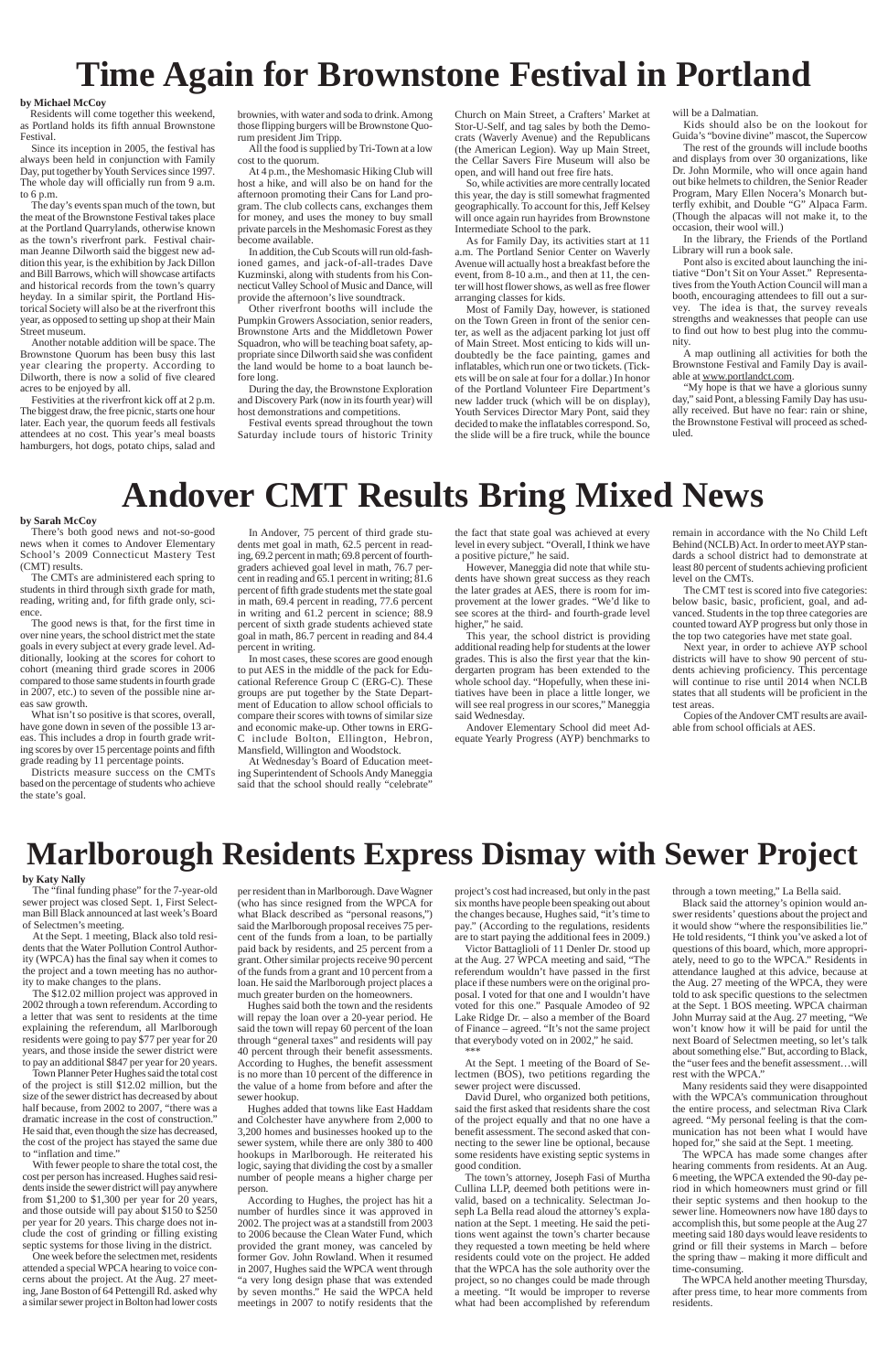# **DeGray Celebrates Fifty Years of Fighting Fires**

#### **by Sarah McCoy**

Fifty years ago Bruce DeGray and his wife, Roberta, moved to Hebron. Soon after, he joined the Amston Lake Volunteer Fire Department (ALVFD).

A half-century later, the two still live at the same house, and DeGray is still fighting fires and responding to medical calls.

Last week, Hebron Fire Chief Paul Burton recognized DeGray for his one-of-a-kind service. And it's literally one-of-a-kind, since Hebron has never had a volunteer serve in active duty for 50 consecutive years.

To DeGray, though, it doesn't feel like it's been all that long. "It's an everyday commitment to helping people," he said earlier this week. "I didn't get into this to break any records. I do it because I enjoy helping people when they need it the most."

DeGray grew up in Rocky Hill and watched his father serve in their town's fire department. "I always thought it was a neat thing so, when I got settled, I decided to join too," he said.

He has served in virtually every capacity on both the ALVFD and the Hebron Volunteer Fire Department. (The two merged into one department in 1965.)

From 1993-95, DeGray served as fire chief for the town. He was also president of the ALVFD, became an emergency medical technician (EMT), was instrumental in the building of the new Company 2 that was completed

in 2005, the forming of the town's Water Rescue Unit and the recent restoration of Hebron's original fire truck, a 1937 Ford Sanford.

"Bruce is one of our regulars," Burton said earlier this week. "He's an EMT, a firefighter, he comes to the meetings and is willing to help with whatever project needs help."

DeGray graduated from Hartford Regional Technical School, where he trained to be a carpenter. In 1959, the same year he bought a house in Hebron and joined the fire department, DeGray took a new job at Pratt and Whitney. "I didn't know a thing," he said of the position. "But they sent me to training and I was able to have a good job for 34 years as a tool, die and gauge maker."

For years, DeGray worked at Pratt, served on the fire department and raised his two children. (His son lives in Florida while his daughter remains in town.) He is grateful for his wife who always understood if he had to leave just as dinner was being served or in the middle of the night. In fact, as if firefighting wasn't enough, DeGray also volunteered with his kids at one point coaching Little League but always making sure to be there for band performances, big games or dance recitals. "Day by day everything seems to fall into place," he said earlier this week.

He credited the surplus in the 2008-09 budget largely to a savings in the salary line item and a favorable price on heating oil. In 2007- 08 the school district was forced to buy excess heating oil because of a contract they had with the oil company. That ended up working in the district's favor as Maneggia didn't need to purchase any additional oil until the tail end of the winter earlier this year.

"Fifty years is a major accomplishment," Burton said. "The trend we see is people just

don't have the time to make a commitment for 10-15 years. Bruce is a rare person who's been doing it for 50 years."

\$187,000 being returned to the town. When the town's Board of Finance was compiling its budget this spring, Maneggia had stated that he expected a surplus in his budget. Of the \$187,000, \$100,000 has already en applied to the town's current budget. The

Life hasn't slowed down that much for DeGray now. He continues to go to as many calls as he can. DeGray has also rekindled his interest past career as a carpenter, picking up odd jobs on the side. He's also at the gym three days a week, on his boat in the summer and skiing in Vermont in the winter.

DeGray said he's really never considered stopping. "As long as my health's good, I'll keep doing it," he said. "Maybe it's in your blood."

There must be something unique about the people who run into trouble when everyone else is running out. DeGray said he can still remember responding to a huge fire at Universal Food Stores in Colchester back in 1961 or dragging the hose up stairs during a second-story fire in a house on Reidy Hill Road in 1962.

"At the end of the day, I enjoy it," he said. "I wouldn't do it if I didn't like it and it just so happens that I've liked doing it for the last 50 years."

To the people who might be considering joining the fire department, or maybe those who currently serve and are considering leaving, DeGray has just one message. "When things go wrong, don't give up," he said earlier this week. "It's not a glory job but it's helping people when they need it."



**Earlier this month Bruce DeGray celebrated 50 years of continuous active service with the town's volunteer Fire Department. DeGray, who volunteers as both an EMT and fire fighter, said that he continues to give of his time because he enjoys helping people.**

farmer, agreed. "We're getting too far involved with this," he said.

## **School Returning Money to Andover**

#### **by Sarah McCoy**

On Wednesday, Superintendent of Schools Andy Maneggia announced that the district would be returning money to the town, thanks to a surplus in the recently-wrapped 2008-09 fiscal year.

For the last six years, the Board of Educa-

tion (BOE) has returned tens of thousands of dollars to the town at the end of each fiscal year. This year is no different, as Maneggia told BOE members that he would be cutting a check to the town in the amount of \$187,698.

"We're fortunate the way things evolved," Maneggia said on Wednesday night.

The salary line item savings is due primarily to a six-month leave of absence by one of the school's custodians as well as the retirement of two experienced teachers who were replaced by younger teachers. The salary savings alone accounted for \$74,000 of the remaining amount will be placed in the town's general fund balance.

Board members praised Maneggia for his fine management and restraint in purchasing. "When you don't need it, you don't spend it," BOE Chair Jay Linddy said.

"I dare you to find a better superintendent in the state," he continued. "He puts the children, their education and taxpayers as his priorities and it shows."

School board member Danny Holtsclaw was equally impressed. He calculated that the BOE came in 4.77 percent under budget. "That's fantastic," he said Wednesday. "I'm amazed, impressed and grateful."

Maneggia was quick to deflect praise to his employees who, he stated, worked hard to control spending and sought grants wherever possible. "The truth is, I'm not depriving students," he said. "The staff has appropriate supplies and I think we're in pretty good shape."

## **Local Farmers Push for Adoption of Ordinance**

#### **by Katy Nally**

Elizabeth Gillman-MacAlister, the owner of a Colchester dairy farm, spreads manure once a year to fertilize her fields. Last, year an official from the Department of Agriculture showed up at her Cato Corner Farm in response to complaints about the smell.

Gillman-MacAlister was not fined for the odor, but she said she was frustrated that people complain about the smell of a farm. "It would be much better if we were more welcome in town," she said.

A state ordinance that would protect farmers like Gillman-MacAlister against these types of complaints was discussed at a meeting of the Board of Selectmen (BOS) last Thursday, Sept. 3. Joan Nichols, from the Connecticut Farm Bureau, explained that the Right-to-Farm ordinance protects farmers from complaints of odor, noise, dust, pesticides and water runoff caused by livestock and crops. The ordinance does not protect negligent or "reckless" farmers, she said.

Even though the state Right-to-Farm ordinance was passed over 20 years ago, each town must adopt its own version so it pertains to local farming practices. Colchester's adaptation of the ordinance is wordier than the state's version and it asks farmers to report any new irrigation practices to the town's Inland Wetland Commission.

Chris Borque of Birch Pond Farm suggested that the town adopt the state's ordinance verbatim, because it would "save us the frustration." Borque said ultimately a state law would hold up in a state court, so he saw no reason to change the language of the town's ordinance. He said any differences between the town's version and the state's version of the ordinance could spell "unnecessary litigation fees" for farmers. Butch Przekopski, another Colchester

Because many of the farmers at the meeting said the changes made to the ordinance were unnecessary, Town Planner Adam Turner said he would draft a new version, more similar to the state's ordinance.

At a meeting of the Open Space Advisory Commission this week, Turner introduced his latest version of the town's ordinance, which, Gillman-MacAlister said Thursday, is written more like the state ordinance. "They are seriously trying to straighten things out – especially the town planner," she said.

Despite any changes to the language of the statute, the farmers at last week's BOS meeting said they were thankful the town was considering a Right-to-Farm ordinance. Gillman-MacAlister said the ordinance would make operating a farm easier. She said, "Anything that makes a farm viable, will prolong the life of farms." She said she hopes more people would eventually get involved in agriculture as a result of the ordinance. In fact, one of her employees has enrolled in the University of Connecticut's agriculture program because he enjoyed working at the Cato Corner Farm, she said.

 Nichols said the ordinance "sends the message to the next generation of farmers that they can stay in Connecticut. The ordinance is an effort to protect farmland." Borque said this is especially important because "the big corporate farms out west are dieing…and the little farms down the road are saving us.

 "This single little ordinance is the biggest help to farmers," he added. "It is very important to all of us."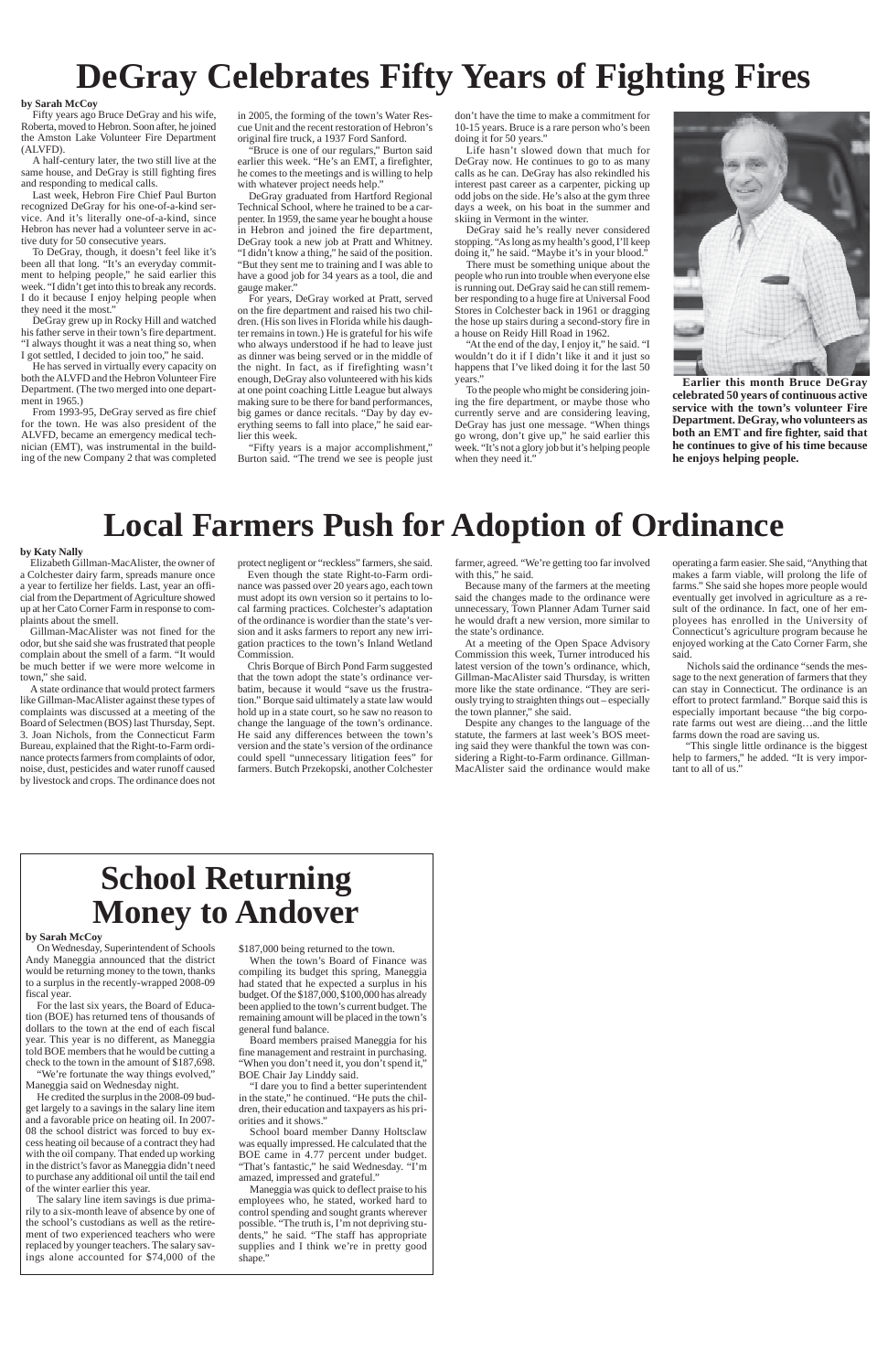### **Salem Police News**

9/8: John Cusano, 17, of 1 North St., Norwich, was charged with third-degree burglary, third-degree larceny and third-degree criminal mischief, State Police said.

### **Colchester Police News**

8/31: Kenneth Shuckerow, 30, of 1720 Exeter Rd., Lebanon, was charged with DUI, operation of a motor vehicle when license is suspended, failure to have device illuminated and failure to grant right of way, State Police said.

9/1: David Hibbert, 43, of 151 Lakeshore Dr., was charged with DUI and failure to keep right on curve, State Police said.

9/1: David Roux, 41, of 170 Lakeside Drive, Lebanon, was charged with DUI and not having a front license plate, State Police said.

9/2: Dean Farnsworth, 18, 1720 Exeter Rd., Lebanon, was charged with second-degree criminal mischief, State Police said.

9/2: Sabrina Duffy, 19, 64 Balabar Rd., No. 409, was charged with breach of peace, interfering/resisting and refusing fingerprints, State Police said.

9/4: Shawn Brimmer, 33, of 688 West Rd., Salem, was charged with DUI and driving to endanger, State Police said.

9/5: William Nantz, 41, of 368 Westchester Rd., was charged with DUI, interfering with an officer and disobeying the signal of an officer, State Police said. 9/6: Justin Coutre, 25, of 3 Hickory Dr., Marlborough, was charged with possession of less than 4 oz. of marijuana and possession of drug paraphernalia, State Police said. 9/7: Ryan Henk, 18, of 297 Old Hebron Rd., was charged with possession of less than four of marijuana and possession, State Police said. 9/8: Janelle Mooney, 26, of 191 Route 6, Apt. A, Columbia, was charged with violation of probation, State Police said.

### \**Colchester Residents Hope to Keep Probate Court in Town**

"aren't able to handle themselves" are the "primary users" of the probate courts. He said the majority of cases handled at the probate courts involve trusts, estates and mental health issues.

Selectman John Malsbenden said because many people who use the courts are unable to drive, a court in Glastonbury poses a problem with public transportation. "The way they have redistricted it leaves central eastern Connecticut pretty much in the middle of nowhere," Malsbenden said at an Aug. 31 meeting of the Democratic Town Committee. "It's a long trip for elderly people."

Knierim said the commission's "primary concern is geographical accessibility," which is why it also recommended the 53-district plan.

Thomas also said a court district of six towns might lose its local appeal. She said some residents might be intimidated by larger courts and feel obligated to obtain counsel. But Knierim said the commission was "very concerned that the probate courts remain accessible and user-friendly."

 $8/29$ : John Orzell, 27, who police said they had no address for, was charged with disorderly conduct and fight capable/causing minor injury, State Police said.

The redistricting is in response to Gov. M. Jodi Rell's request to "modernize" the probate courts, Knierim said. In recent years the probate courts have been losing money because the more lucrative cases concerning estates have decreased and cases involving children and mental health issues have increased. The consolidation is an attempt to cut costs.

If the 50-district plan is approved, probate courts in all of the *Rivereast* towns would be affected. In addition to the towns heading to Glastonbury, Andover would be part of the Manchester district, Portland and East Hampton would be part of the Middletown district and Salem would be part of the East Lyme district.

> $8/25$  — Kelly Burns, 43, of 62 West High St., was involved in a one-vehicle accident at the intersection of West High and Old West High streets, police said. Burns was arrested for evading responsibility, operating without insurance and making an improper turn, police added.

#### **by Katy Nally**

Some in town are hoping the state legislature goes with an alternate plan approved by the state's Probate Redistricting Commission last week that would keep a probate court in Colchester.

The Probate Redistricting Commission finalized plans last Friday, Sept. 4, to redistrict the state's 117 probate courts. The commission's plan reduces the number of courts to 50, creating a Glastonbury district that encompasses six towns: Glastonbury, Hebron, Marlborough, Colchester, Lebanon and East Haddam.

> $8/29$  — Karyann Suprono, 40, of 122 Colchester Ave., was arrested for sixth-degree larceny, police said.

While the commission is bound by the state to a 50-court maximum when it redistricts, commission members recognized three areas of "geographical concern," where residents would be very far from their probate court. The commission outlined a 53-district plan that would add probate courts in Colchester, Norwalk and another in the Farmington Valley, said Probate Court Administrator Judge Paul Knierim.

The next step is approval from the General Assembly. The assembly has until mid-October to adopt either recommendation.

The 53-district plan is good news for Colchester Probate Judge Jodi Thomas, who asked the commission to consider a district of Lebanon, Bozrah, Salem and East Haddam with the probate court in Colchester. She said she was very pleased with how the commission voted on Sept. 4 and said it was a "step in the right direction." "As long as [the 53 district plan] makes sense for the people of the region, I'm happy," she said.

Thomas asked for the five-town district because she was concerned that residents from Lebanon might have to travel to the Glastonbury probate court. "I'm concerned for all citizens, but particularly the older ones," she said. Knierim said elderly people and those who

### **Marlborough Police News**

8/25: Andrew Busey, 21, of 45 Pepperbush Drive, Amston, was charged with sixth-degree larceny, State Police said.

### **Andover Police News**

9/1: Jiman Gutiemez, 28, of 4 Ann St., Willimantic, was charged with DUI, operation of a motor vehicle when license is suspended, failure to drive right, State Police said.

9/2: Matthew Andrychowski, 26, of 8 Kingsley Ave., Apt. 1, was charged with interfering with an officer, State Police said.

### **Hebron Police News**

8/29: Danielle Zakrajsek, 21, who police said they had no address for, was charged with disorderly conduct and fight capable/causing minor injury, State Police said.

9/6: Kyle Czaplicki, 19, of 6 Stony Brook Dr., Marlborough, was charged with having weapons in the vehicle, a stop sign violation and failure to have lights lit, State Police said.

### **East Hampton Police News**

8/19 — Roger Gauvin, 65, of 53 Caesar Dr., Bristol, was arrested for operating under the influence of alcohol and failure to drive right, East Hampton Police said.

8/20 — Tiffany J. Dellacamera, 21, of 27 Hotchkiss St., Middletown, was arrested for operating under suspension, operating an unregistered motor vehicle and operating without insurance, police said.

8/25 — Vanessa K. Morley, 21, of 188 Lake Dr., was issued a ticket for operating an unregistered motor vehicle and traveling too fast, police said.

8/26 — William Choma Jr., 55, of 20 Namonee Tr., was issued a ticket for having a defective windshield, police said.

8/26 — Edward House, 51, of 200 West High St., was issued a ticket for failure to drive right in a construction zone, police said.

8/26 — Jason M. Stojak, 26, of 234 White Birch Rd., was arrested for failure to obey a stop sign, operating an unregistered motor vehicle, operating without insurance and misuse of plates, police said.

8/28 — William J. McLaughlin, 45, of 8 Aldens Crossing, was arrested for operating under the influence of alcohol, improper right turn and signal device violations, police said.

8/28 — Eric R. McConnell, 29, of 8 Pine Hurst Ln., Moodus, was issued a ticket for traveling fast, police said.

8/30 — John E. Marchinkowski, 42, of 126 Coles Rd., Cromwell, was arrested pursuant to three warrants. The charges are as follows: probation violation, operating under suspension, operating/towing an unregistered motor vehicle and second-degree larceny, police said.

9/1 — John Bragdon, 43, of 21 Mohawk Tr.,

was arrested pursuant to a warrant on charges of third-degree assault and disorderly conduct, police said.

9/1 — Patrick S. Aiello, 20, of 3 Sears Pl., was issued a ticket for failure to wear a seatbelt, police said.

9/1 — Megan E. Watrous, 20, of 3 Sears Pl., was issued a ticket for failure to wear a seatbelt, police said.

9/1 — Mark Goodman, 50, of 39 Eastham Bridge Rd., was arrested for operating under the influence of alcohol and failure to drive right, police said.

9/1 — Brian Zingle, 23, of 24 Harlan Pl., was issued a ticket for using a cell phone without a hands-free device, police said.

9/2 — Nicole Romano, 20, of 62 Auburn Knoll, and Robert J., Romano, 39, same address, were arrested for third-degree assault and disorderly conduct, police said.

9/3 — Peter P. Moore, 29, of 85 North Main St., was arrested pursuant to a warrant for violation of probation, police said.

9/3 — Terry Faipler Jr., 21, of 639 Westchester Rd., Colchester, was issued a ticket for speeding, police said.